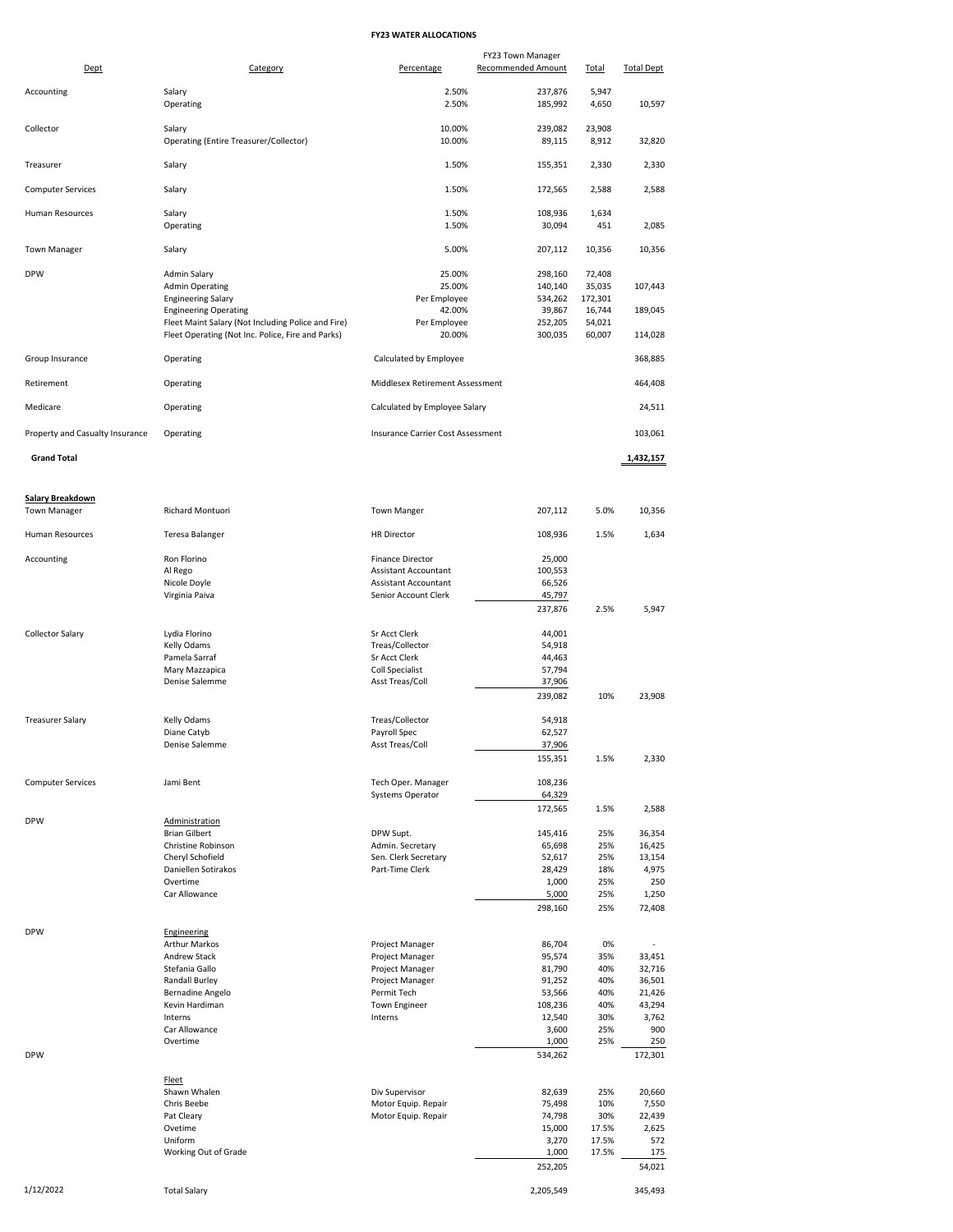## **FY23 SEWER ALLOCATIONS**

| Dept                            | Category                                                  | Percentage                                         | FY23Town Manager<br>Recommended Amount | <b>Total</b>      | <b>Total Dept</b> |
|---------------------------------|-----------------------------------------------------------|----------------------------------------------------|----------------------------------------|-------------------|-------------------|
|                                 |                                                           |                                                    |                                        |                   |                   |
| Accounting                      | Salary<br>Operating                                       | 2.50%<br>2.50%                                     | 237,876<br>185,992                     | 5,947<br>4,650    | 10,597            |
| Collector                       | Salary<br>Operating (Entire Treasurer/Collector)          | 10.00%<br>10.00%                                   | 239,082<br>89,115                      | 23,908<br>8,912   | 32,820            |
| Treasurer                       | Salary                                                    | 1.50%                                              | 155,351                                | 2,330             | 2,330             |
| <b>Computer Services</b>        | Salary                                                    | 1.50%                                              | 172,565                                | 2,588             | 2,588             |
| Human Resources                 | Salary<br>Operating                                       | 1.50%<br>1.50%                                     | 108,936<br>30,094                      | 1,634<br>451      | 2,085             |
| <b>Town Manager</b>             | Salary                                                    | 5.00%                                              | 207,112                                | 10,356            | 10,356            |
| <b>DPW</b>                      | Admin Salary                                              | 25.00%                                             | 298,160                                | 72,408            |                   |
|                                 | <b>Admin Operating</b>                                    | 25.00%                                             | 140,140                                | 35,035            | 107,443           |
|                                 | <b>Engineering Salary</b><br><b>Engineering Operating</b> | Per Employee<br>34.00%                             | 534,262<br>39,867                      | 172,267<br>13,555 | 185,822           |
|                                 | Fleet Maint Salary (Not Including Police and Fire)        | 17.50%                                             | 252,205                                | 54,021            |                   |
|                                 | Fleet Operating (Not Inc. Police, Fire and Parks)         | 20.00%                                             | 300,035                                | 60,007            | 114,028           |
| Group Insurance                 | Operating                                                 | Calculated by Employee                             |                                        |                   | 127,887           |
| Retirement                      | Operating                                                 | Middlesex Retirement Assessment                    |                                        |                   | 86,065            |
| Medicare                        | Operating                                                 | Calculated by Employee Salary                      |                                        |                   | 8,660             |
| Property and Casualty Insurance | Operating                                                 | Insurance Carrier Cost Assessment                  |                                        |                   | 28,521            |
| <b>Grand Total</b>              |                                                           |                                                    |                                        |                   | 719,202           |
| <b>Salary Breakdown</b>         |                                                           |                                                    |                                        |                   |                   |
| <b>Town Manager</b>             | Richard Montuori                                          | <b>Town Manger</b>                                 | 207,112                                | 5.0%              | 10,356            |
| Human Resources                 | Teresa Balanger                                           | <b>HR Director</b>                                 | 108,936                                | 1.5%              | 1,634             |
| Accounting                      | Ron Florino                                               | <b>Finance Director</b>                            | 25,000                                 |                   |                   |
|                                 | Al Rego<br>Nicole Doyle                                   | Assistant Accountant<br>Assistant Accountant       | 100,553<br>66,526                      |                   |                   |
|                                 | Virginia Paiva                                            | Senior Account Clerk                               | 45,797                                 |                   |                   |
|                                 |                                                           |                                                    | 237,876                                | 2.5%              | 5,947             |
| Collector Salary                | Lydia Florino                                             | Sr Acct Clerk                                      | 44,001                                 |                   |                   |
|                                 | Kelly Odams                                               | Treas/Collector                                    | 54,918                                 |                   |                   |
|                                 | Pamela Sarraf                                             | Sr Acct Clerk                                      | 44,463                                 |                   |                   |
|                                 | Mary Mazzapica                                            | Coll Specialist                                    | 57,794                                 |                   |                   |
|                                 | Denise Salemme                                            | Asst Treas/Coll                                    | 37,906<br>239,082                      | 10%               | 23,908            |
|                                 |                                                           |                                                    |                                        |                   |                   |
| <b>Treasurer Salary</b>         | Kelly Odams                                               | Treas/Collector                                    | 54,918                                 |                   |                   |
|                                 | Diane Catyb<br>Denise Salemme                             | Payroll Spec<br>Asst Treas/Coll                    | 62,527<br>37,906                       |                   |                   |
|                                 |                                                           |                                                    | 155,351                                | 1.5%              | 2,330             |
|                                 |                                                           |                                                    |                                        |                   |                   |
| <b>Computer Services</b>        | Jami Bent<br>Vacant                                       | Tech Oper. Manager<br><b>Technology Specialist</b> | 108,236<br>64,329                      |                   |                   |
|                                 |                                                           |                                                    | 172,565                                | 1.5%              | 2,588             |
| <b>DPW</b>                      | Administration<br><b>Brian Gilbert</b>                    |                                                    |                                        |                   |                   |
|                                 | Susan Patterson                                           | DPW Supt.<br>Admin. Secretary                      | 145,416<br>65,698                      | 25%<br>25%        | 36,354<br>16,425  |
|                                 | Cheryl Schofield                                          | Sen. Clerk Secretary                               | 52,617                                 | 25%               | 13,154            |
|                                 | Daniellen Sotirakos                                       | Part-Time Clerk                                    | 28,429                                 | 18%               | 4,975             |
|                                 | Overtime<br>Car Allowance                                 |                                                    | 1,000<br>5,000                         | 25%<br>25%        | 250<br>1,250      |
|                                 |                                                           |                                                    | 298,160                                | 25%               | 72,408            |
|                                 |                                                           |                                                    |                                        |                   |                   |
| <b>DPW</b>                      | Engineering<br>Arthur Markos                              | Project Manager                                    | 86,704                                 | 50%               | 43,352            |
|                                 | Andrew Stack                                              | Project Manager                                    | 95,574                                 | 15%               | 14,336            |
|                                 | <b>Chester Cheng</b>                                      | Project Manager                                    | 81,790                                 | 40%               | 32,716            |
|                                 | Randall Burley                                            | Project Manager                                    | 91,252                                 | 40%               | 36,501            |
|                                 | Christine Robinson                                        | Permit Tech                                        | 53,566                                 | 25%               | 13,392            |
|                                 | Kevin Hardiman                                            | <b>Town Engineer</b>                               | 108,236                                | 25%               | 27,059            |
|                                 | Interns<br>Car Allowance                                  | Interns                                            | 12,540<br>3,600                        | 30%<br>25%        | 3,762<br>900      |
|                                 | Overtime                                                  |                                                    | 1,000                                  | 25%               | 250               |
|                                 |                                                           |                                                    | 534,262                                |                   | 172,267           |
| <b>DPW</b>                      | <b>Fleet</b>                                              |                                                    |                                        |                   |                   |
|                                 | <b>Barney Marion</b>                                      | Div Supervisor                                     | 82,639                                 | 25%               | 20,660            |
|                                 | Chris Beebe<br>Pat Cleary                                 | Motor Equip. Repair<br>Motor Equip. Repair         | 75,498<br>74,798                       | 10%<br>30%        | 7,550<br>22,439   |
|                                 | Ovetime                                                   |                                                    | 15,000                                 | 17.5%             | 2,625             |
|                                 | Uniform                                                   |                                                    | 3,270                                  | 17.5%             | 572               |
|                                 | Working Out of Grade                                      |                                                    | 1,000<br>252,205                       | 17.5%             | 175<br>54,021     |
|                                 |                                                           |                                                    |                                        |                   |                   |
| 1/12/2022                       | <b>Total Salary</b>                                       |                                                    | 2,205,549                              |                   | 345,460           |